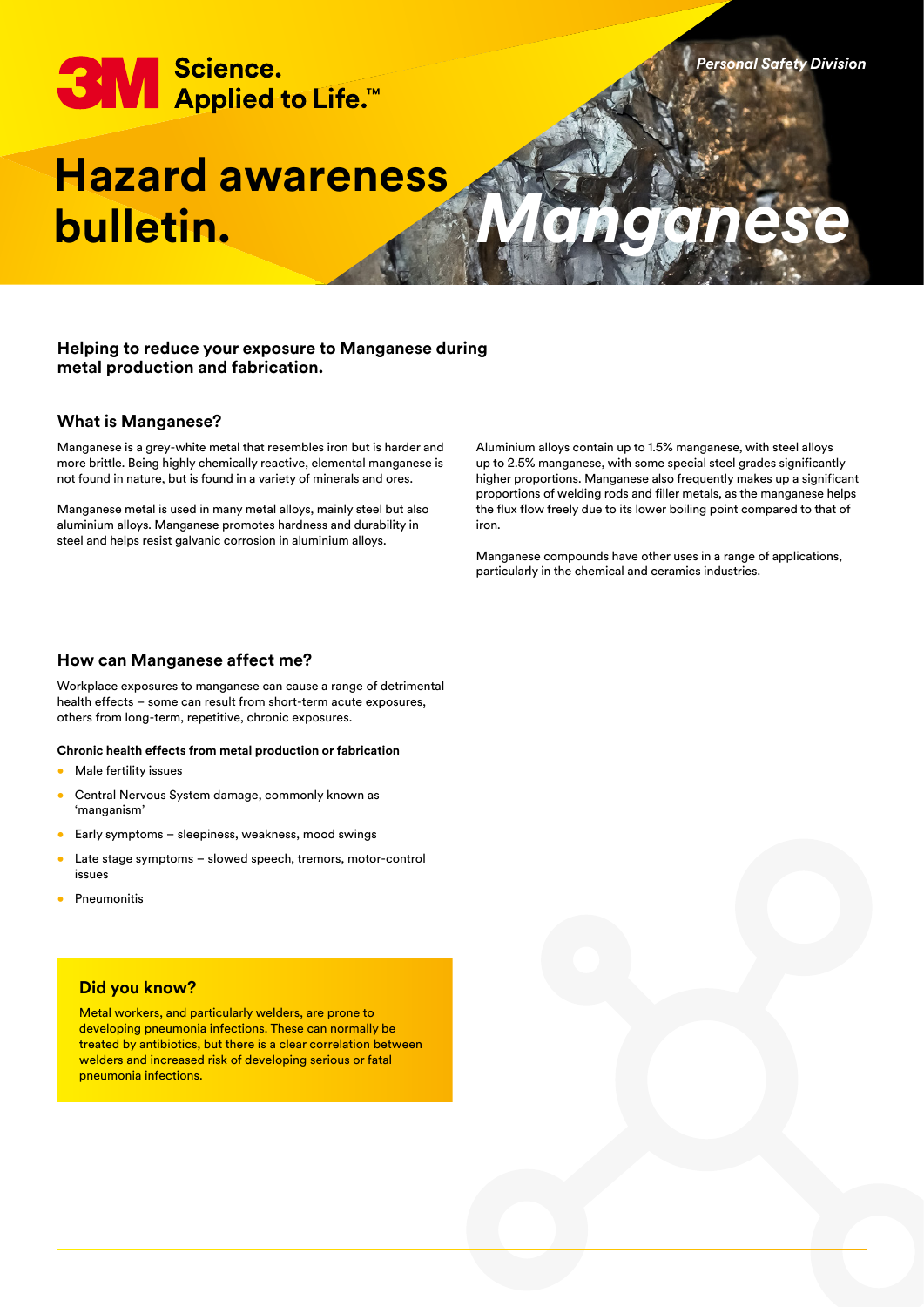# **When do workplace exposures occur?**

#### **Inhalation**

Often the primary route of manganese exposure is through inhaling dust and fumes from the production and working of elemental manganese and alloys. In metal fabrication the welding, grinding, cutting, drilling and polishing of alloys that contain manganese can result in significant exposure.

#### **What is welding fume?**

The majority of welding fume is filler wire material that is vapourised by the welding arc. The gaseous metal will react with oxygen in the air to form a metal oxide and will solidify to form tiny metal oxide particles, of fume. Some welding fume will orginate from the metals being welded.

Many filler wires will contain metals that are known to be toxic and that can have detrimental health effects if inhaled. The contents of the filler wire and the amount of welding fume generated will vary by welding process.

#### **Hot work**

Other high energy or 'hot work' processes, including cutting, grinding and even polishing metals can create particles of metal and metal oxides that can be readily inhaled.

*Other industrial applications may create dusts, mists or fumes of manganese, for example the handling or application of powered or liquid chemicals which contain manganese.*

#### **Dermal**

The secondary route of exposure is through contact with the skin and eyes, particularly if manganese is in a liquid form that can readily pass through or damage the skin.

#### **Ingestion**

Workers can be exposed by the accidental ingestion of manganese, for example workers eating, drinking, smoking or biting their nails when their hands are contaminated.

# **Industries / Applications where workplace exposures may occur.**

Examples of metal production and fabrication applications, as well as other industries and processes in which individuals may be exposed to manganese compounds:

#### **Metal production, metal fabrication and related**

- Manganese mining, smelting and refining processes
- Production of alloys, melting and foundry operations as well as powder metallurgy, particularly alloys:
- Steel improves rolling and forging properties
- Stainless steel
- Aluminium and antimony (sometimes with copper) creates ferromagnetic alloys
- Welding and grinding of manganese and alloys
- Polishing or other processes on stainless steel and manganese alloy

#### **Other applications**

- Pigments, de-colouriser and additives for paint, pottery, glass and other ceramics
- Chemical industry, particularly the permanganates which are powerful oxidising agents
- Manufacture, use of specialist dry cell batteries

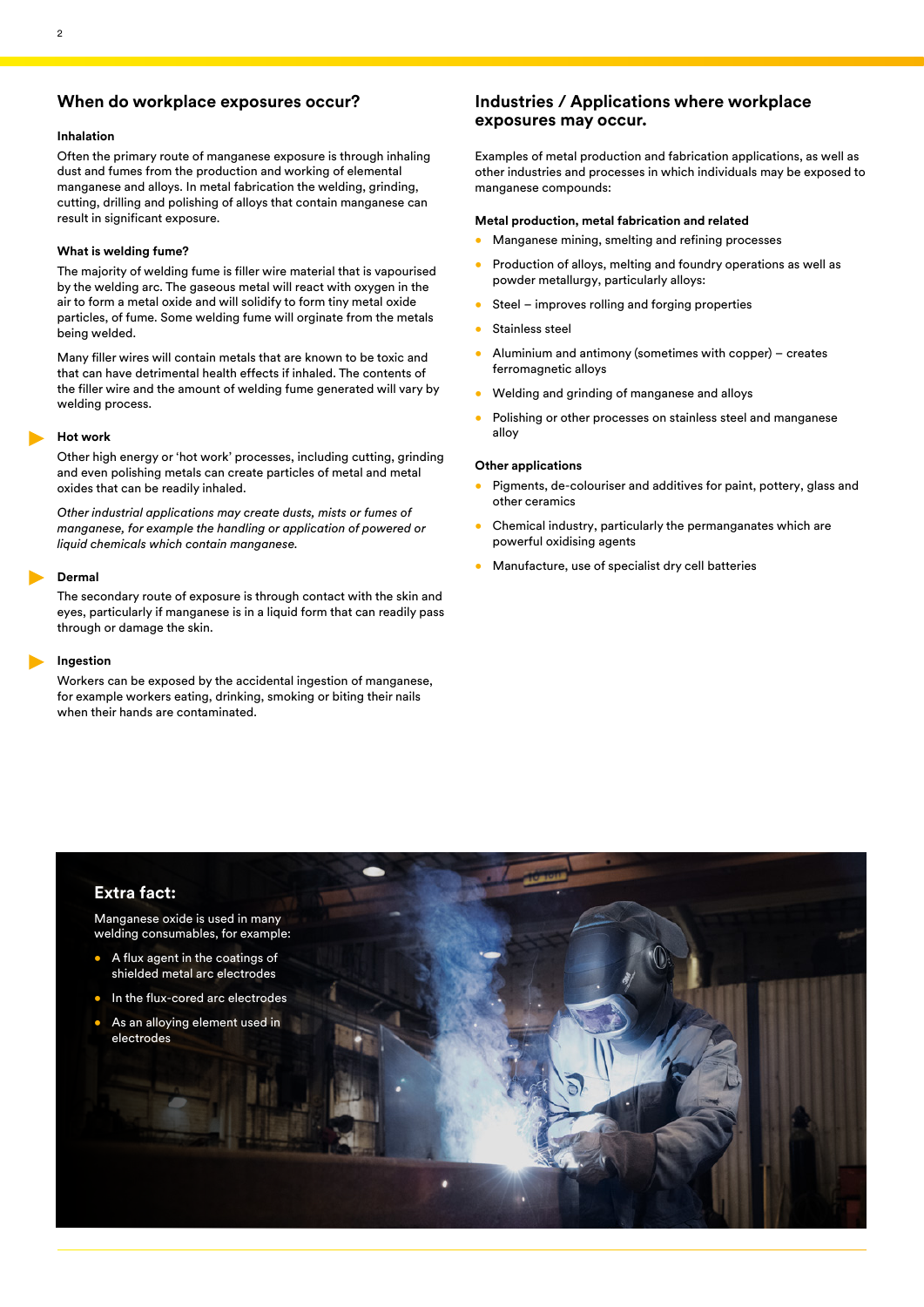# **What can I do to protect myself?**

#### **Use appropriate controls**

Employers need to conduct a risk assessment, including a determination of exposure levels compared to exposure limits to understand what control measures may be needed.

If required, controls from the hierarchy of controls should be implemented and their effectiveness measured. For example local exhaust ventilation (LEV) can be a highly effective engineering control used in welding, grinding and many other applications.

# **Get the equipment that you need.**

In addition to implementing other control measures, Personal Protective Equipment (PPE) such as Respiratory Protective Equipment (RPE) is commonly required to reduce exposures and risks to workers.

#### **Respiratory Protective Equipment (RPE) – filtering respirators**

From disposable particulate respirators, to reusable half- and fullface masks, through to heavy-duty battery powered air purifying respirators combined with a range of robust face masks, headtops and helmets; 3M has a range of RPE that can help reduce your exposure to dusts, mists, metal fume, ozone as well as other gases and vapours, commonly encountered in metal production and fabrication.

#### **Respiratory Protective Equipment (RPE) – supplied air respirators**

3M also has a wide range of continuous and demand valve supplied air respirators, suitable for use in some of the most demanding working environments.

#### **Welding shields with respiratory protection**

3M also has a wide range of 3M™ Speedglas™ Welding shields that provide eye and face protection from harmful light, sparks and splatter. All of these welding shields can be used with 3M disposable or reusable half-masks. Alternatively, 3M has welding shields and helmets that are designed to work with 3M powered or supplied air systems, to give you multiple types of protection in one product.

#### **Eye and Face Protective Equipment**

Whether it be a 3M™ Spedglas<sup>™</sup> welding visor with an autodarkening filter or a light-weight full face shield, 3M has a full range of PPE to help protect you from the many hazards encountered in welding and metal working.

#### **Other PPE**

3M also can provide a wide range of other safety solutions you need to work safely, comfortably and effectively, including:

- Head, eye and face protection
- Disposable and reusable ear plugs, ear muffs
- Communication solutions
- Disposable and reusable protective coveralls
- Appropriate gloves for hand and skin protection
- Fall protection
- Confined space solutions
- Fixed and personal gas detection
- Fixed flame detection solutions

# **Training**

A key component of an effective PPE programme is a training concept for workers, those responsible for health and safety and employers in their roles and responsibilities.

For example, workers wearing PPE should be trained in and understand:

- the nature of all hazardous substances present and the potential effects upon their health
- how PPE works, what it does and its limitations
- proper fitting and use of the PPE
- inspection, maintainance and cleaning of the PPE as well as identifying defective PPE and knowing how to deal with it

### **Stay informed**

When selecting the appropriate protective equipment, local or national regulations, laws and guidelines need to be complied with.

One of the tasks of the occupational safety and health department is to keep an eye on constantly changing legal regulations, occupational exposure limits, etc.

# **Technical help**

At any time, you can get in touch with one of our PPE experts for personalised help on the selection and use of 3M products. Their job is to help you through the process of selecting adequate and suitable products based on your risk assessment, as well as helping you understand how to fit, use and look after your PPE – helping you to stay healthy and safe so you can focus on what matters: doing your job properly and staying healthy for your loved ones and family.